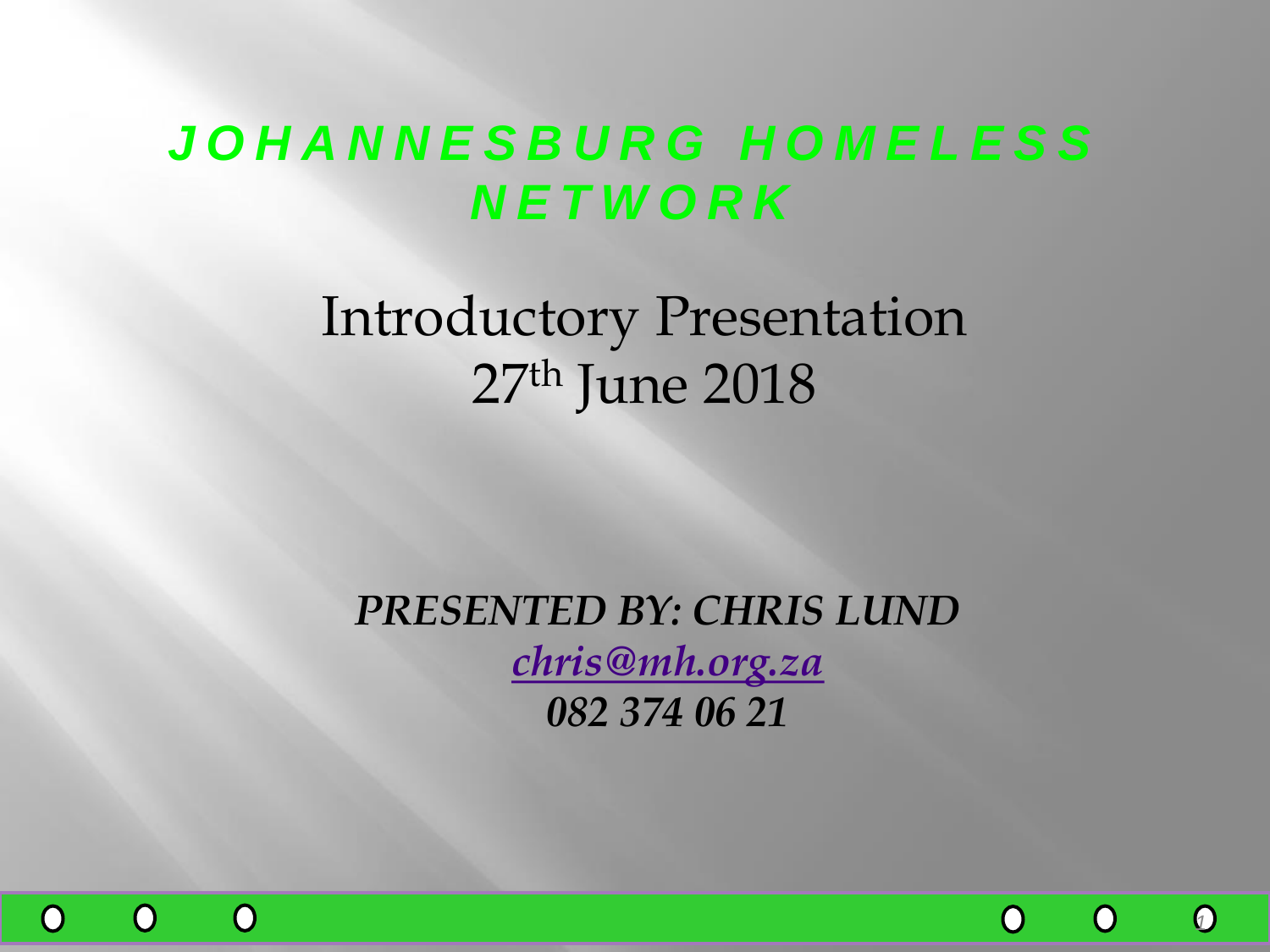### *Pg 2 of 14 J O H A N N E S B U R G H O M E L E S S N E T W O R K*







I have personally worked with Homelessness people for 25 years.

The reality is that the Giant of Homelessness continues to grow.

I believe we as Joburger's have the collective resources to slay the Giant of Homeless,

But it will require a change of heart from all stakeholders.

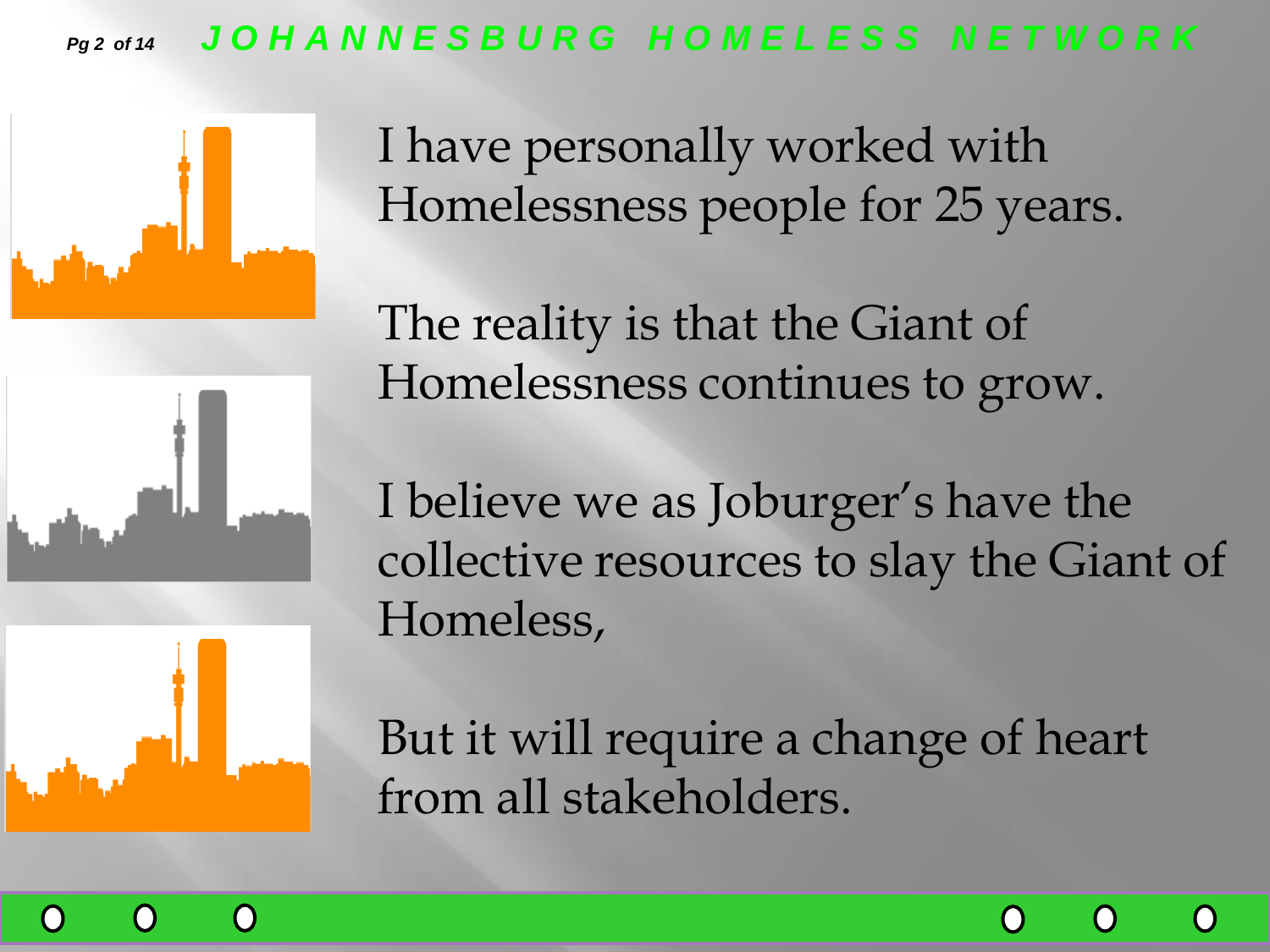#### *Pg 3 o f 14 J O H A N N E S B U R G H O M E L E S S N E T W O R K*

#### **JOHANNESBURG HOMELESS FORUM WHY OUR HOMELESS COMMUNITY NEEDS US TO PARTNER**

Joburg's growth coupled with social services: (1) Use urbanisation as the growth engine (Hand in hand) (2) Enable private sector investment

Partnership can deliver social services: (1) Home to at least 4 million people

 $\bigcap$ 

#### Joburg is the economic capital of: (1) the **MOST UNEQUAL COUNTRY** on the planet *World Bank, Gini Coefficient*

#### (2) the **5 th LEAST INCLUSIVE ECONOMY (69 OF 74)**

*World Economic Forum Inclusive Development Index, 2018* 

(3) Increased quantity and quality of government services (4) Cross sector delivery of social services

(2) Estimated **8,000 to 20,000 homeless** 

**community**

(3) Only 10 known facilities supporting our community +- 1000 beds

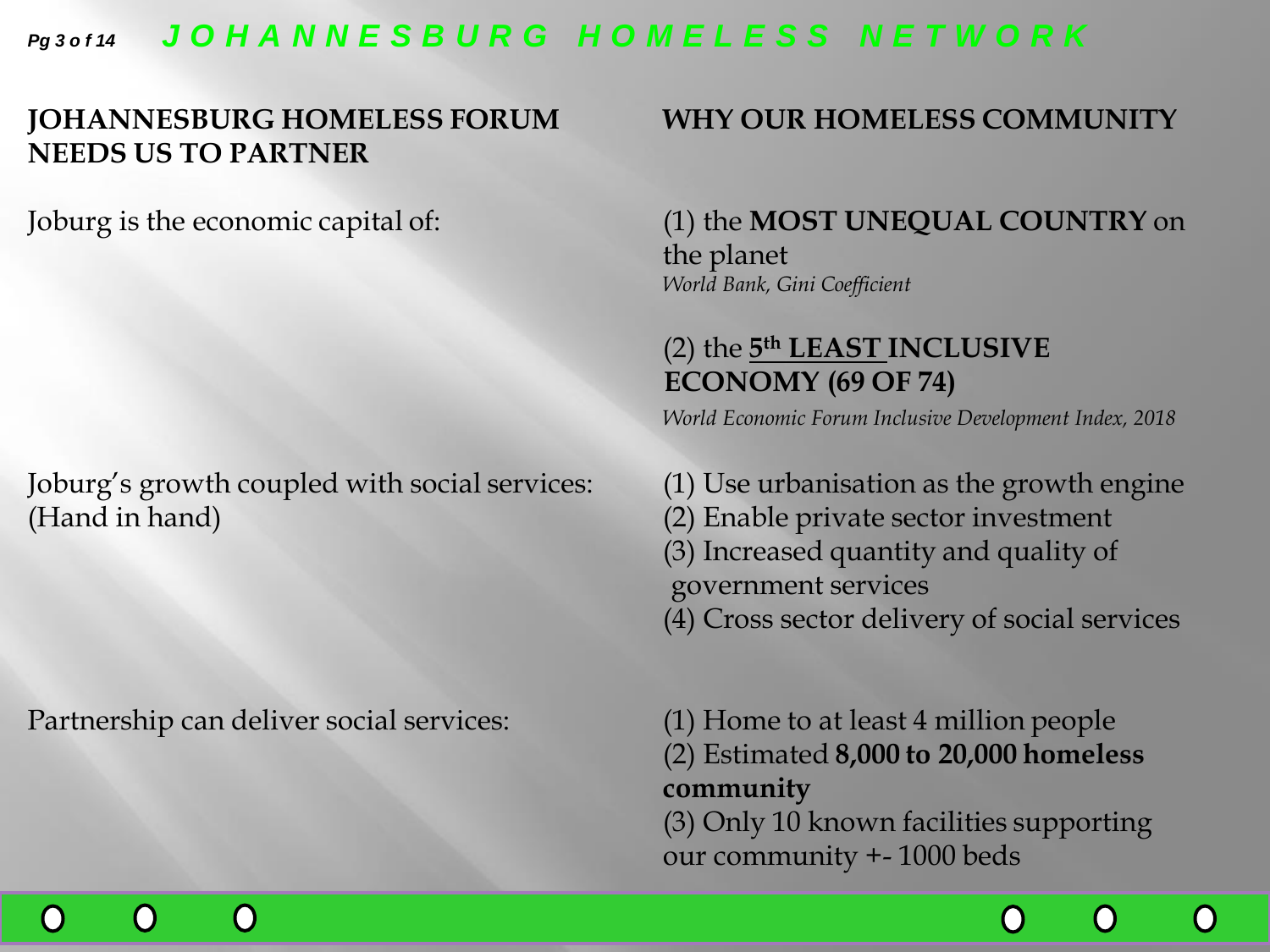### *Pg4 of 14 J O H A N N E S B U R G H O M E L E S S N E T W O R K*



Photo: *Archive photo: Masixole Feni, Ground Up, accessed off Daily Maverick (see references)*



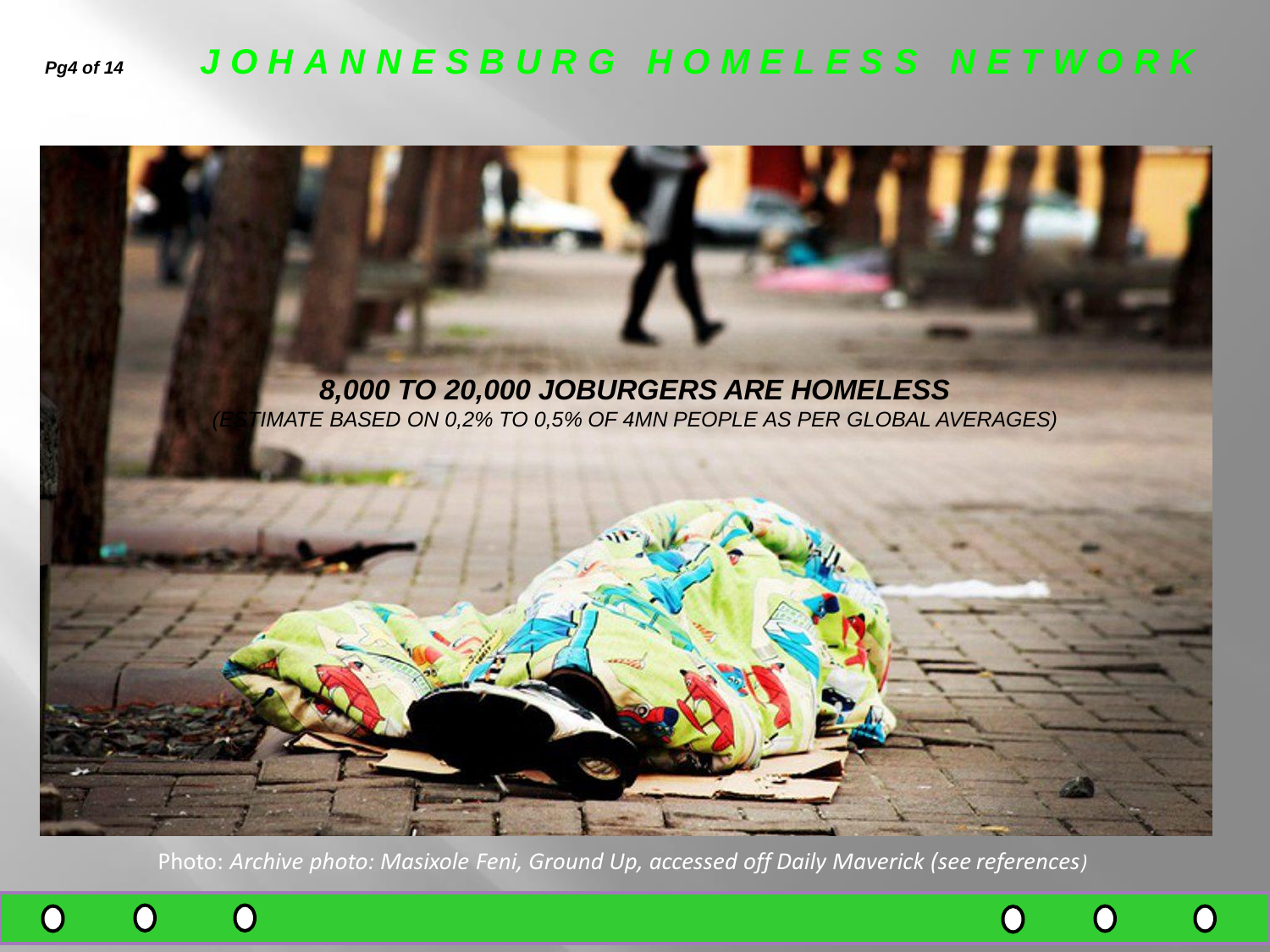### *pg 5 of 14 J O H A N N E S B U R G H O M E L E S S N E T W O R K*



Joburg has a great housing strategy



## *BUT*



We have found it hard as a social partner **to use the strategy** to support the homeless Joburgers we serve.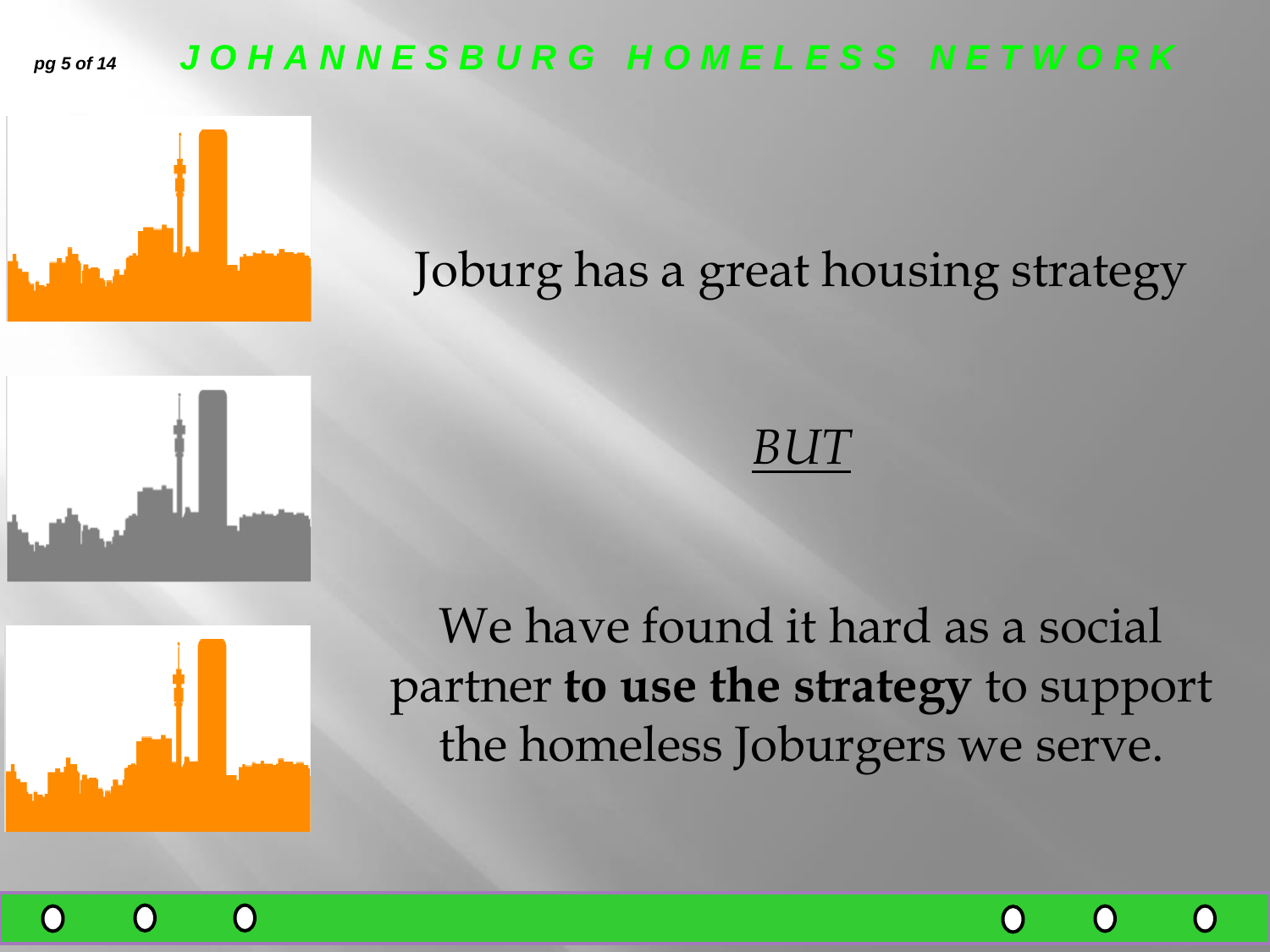

#### **GLOBAL CITIES PRIORITISING THE HOMELESS COMMUNITY**

Directly supporting homeless communities is a **growing priority of global cities' affordable housing** strategies.

*Cape Town:* The City of Cape Town is changing approach by:

- 1. Reallocating law enforcement budget for Inner City to increasing various forms of shelters and services (SEPT 2017)
- 2. Winter readiness programme by partnering with NGO's adds extra shelter capacity. (MAY 2018)

*London:* Mayor Sadiq Khan wants to: (1) Tackle the causes of homelessness (2) Help the approx. 8000 homeless Londoners into places to live *(Draft London Housing Strategy, 2017)*



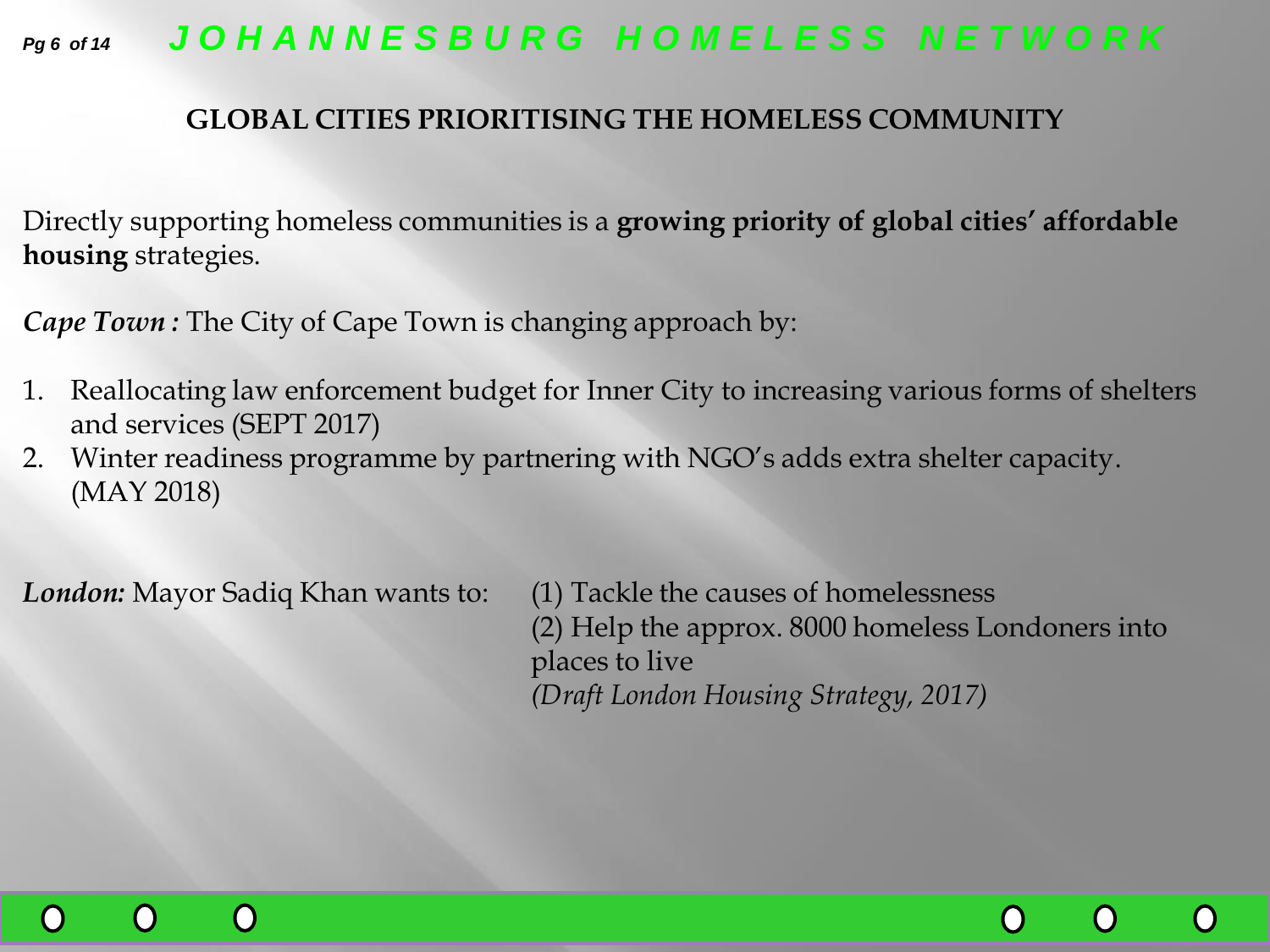### *pg 7 of 14 J O H A N N E S B U R G H O M E L E S S N E T W O R K*

#### **O U R G O A L S**

*Partnering to grow services to homeless Joburgers can be achieved by:*

- 1. Increasingly understanding of who our homeless **INCREASE** community is **AWARENESS**
- 2. Increasing tools and capacity by developing **CREATE** how to guides **HOMELESS HUBS**
- 3. Increasing the locations from which services **INCREASE can be received LOCATIONS**
- 4. Easing the administrative barriers to receiving **EASE ADMIN**  services **PROCESSES**
- 5. Mobilising resources to increase services **COLLABORATE TO**

 $\bigcap$ 

 $\left( \ \right)$ 

 $\bigcap$ 

**IMPACT**

 $\left(\ \right)$ 

 $\bigcap$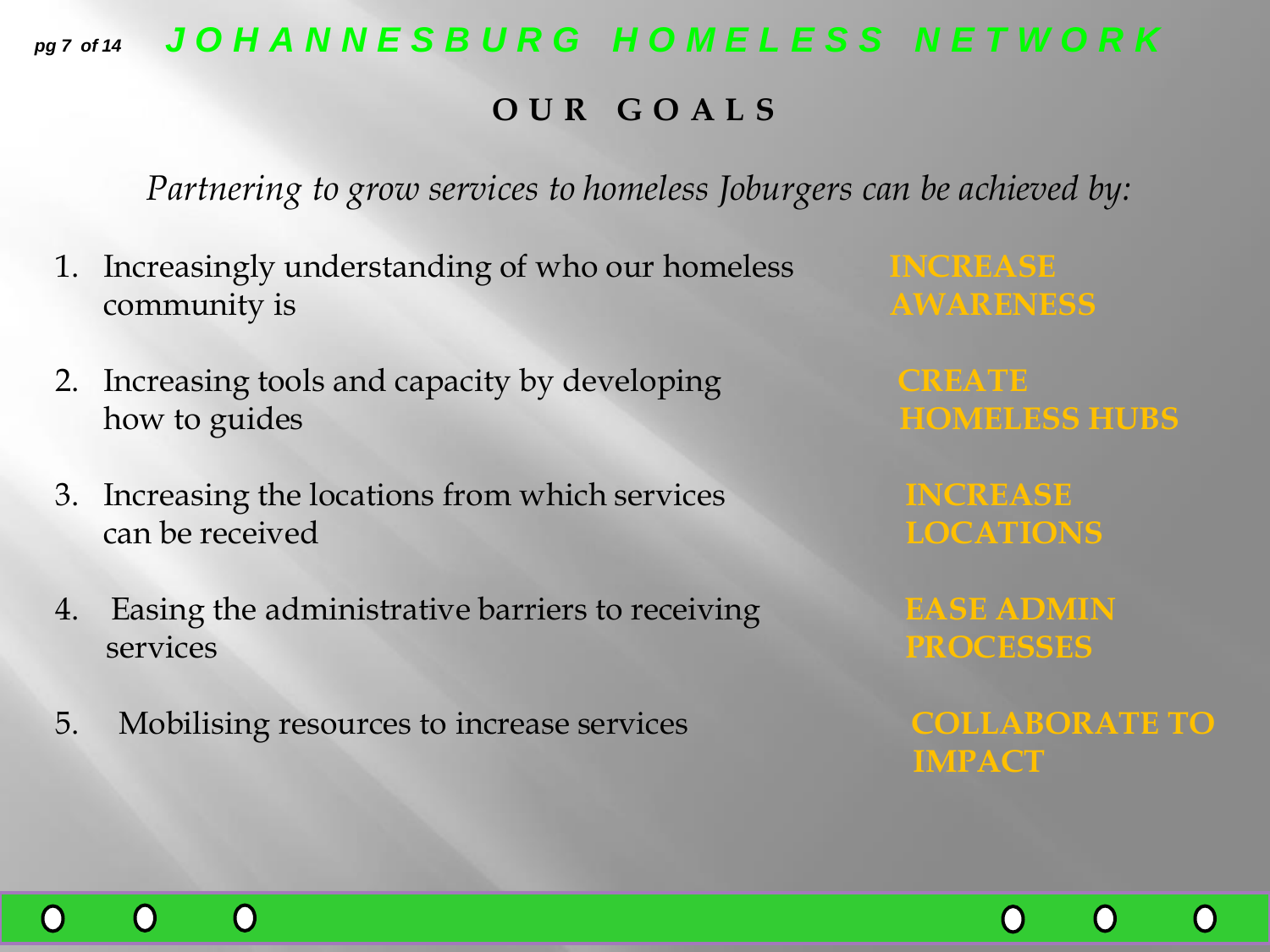### *pg 8 of 14 J O H A N N E S B U R G H O M E L E S S N E T W O R K* **W H A T W E D O**

*The Johannesburg Homeless Network is a voluntary PARTNERSHIP ORGANISATION mobilising resources to increase the quality and quantity of services to homeless Joburgers.* 

- Work with the homeless community to raise understanding which creates action
- Connect citizen volunteers, NGO's, Faith Organisations, researchers & Gov Dept.
- Raise funding to support NGO's and develop new facilities
- Initiate new projects on a neighbourhood / precinct basis



 $\cap$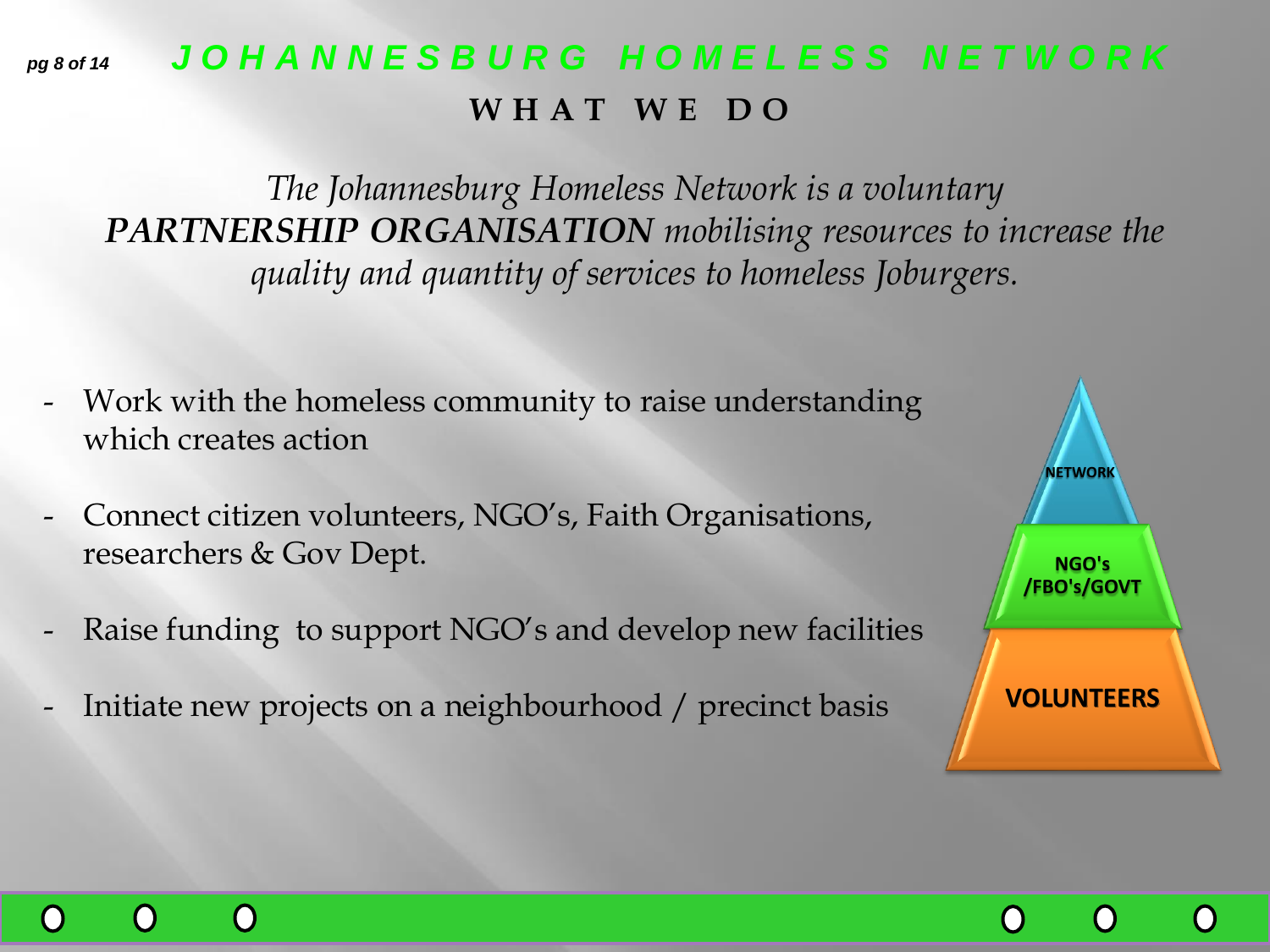#### *pg 9 of 14 J O H A N N E S B U R G H O M E L E S S N E T W O R K*

#### **O U R A P P R O A C H ( N e i g h b o u r h o o d b y N e i g h b o u r h o o d )**

*Our initial focus has sought to grow our homeless community on a neighbourhood basis by .* 

**1. Initiate** a) Find outreach programmes run by faith based organisation

> b) Invite residents to volunteer to increase capacity of programmes

**2. Capacitate Contract NGO's who can provide health and social work** 

**3. Acceptance Ward councillor and local residents association publicly** endorse project eg FFTT in Linden & North-Cliff



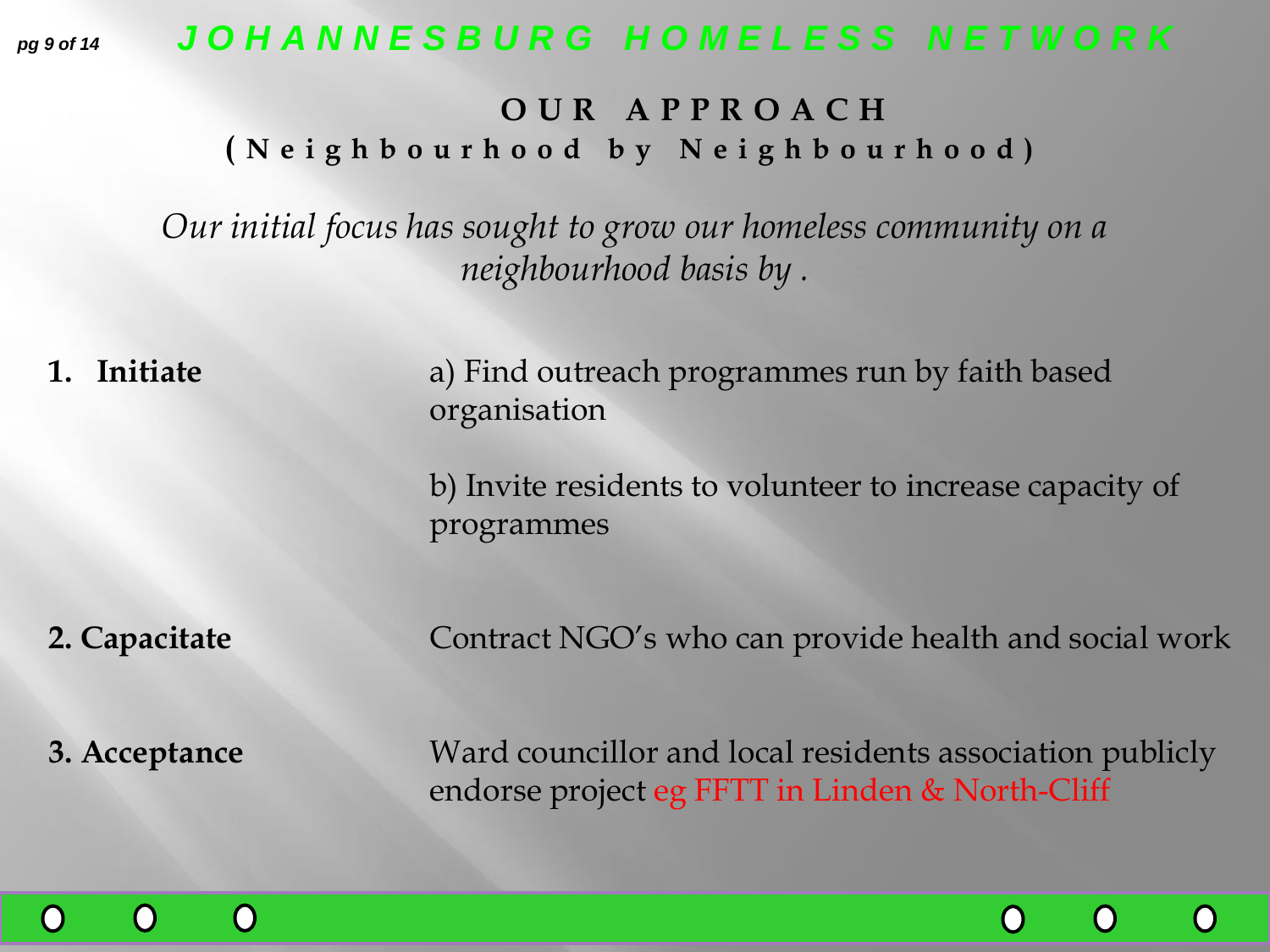*pg 10 of 14 J O H A N N E S B U R G H O M E L E S S N E T W O R K*

#### **O U R A P P R O A C H ( N e i g h b o u r h o o d b y N e i g h b o u r h o o d )**

#### *Continued*

 $\bigcap$ 

 $\bf{O}$ 

 $\bf{O}$ 

**4. Permanent** Secure COJ property for provision of an overnight shelter and service facility eg Norwood

**5. Funding Driving a funding campaign to fund upgrades and** running costs

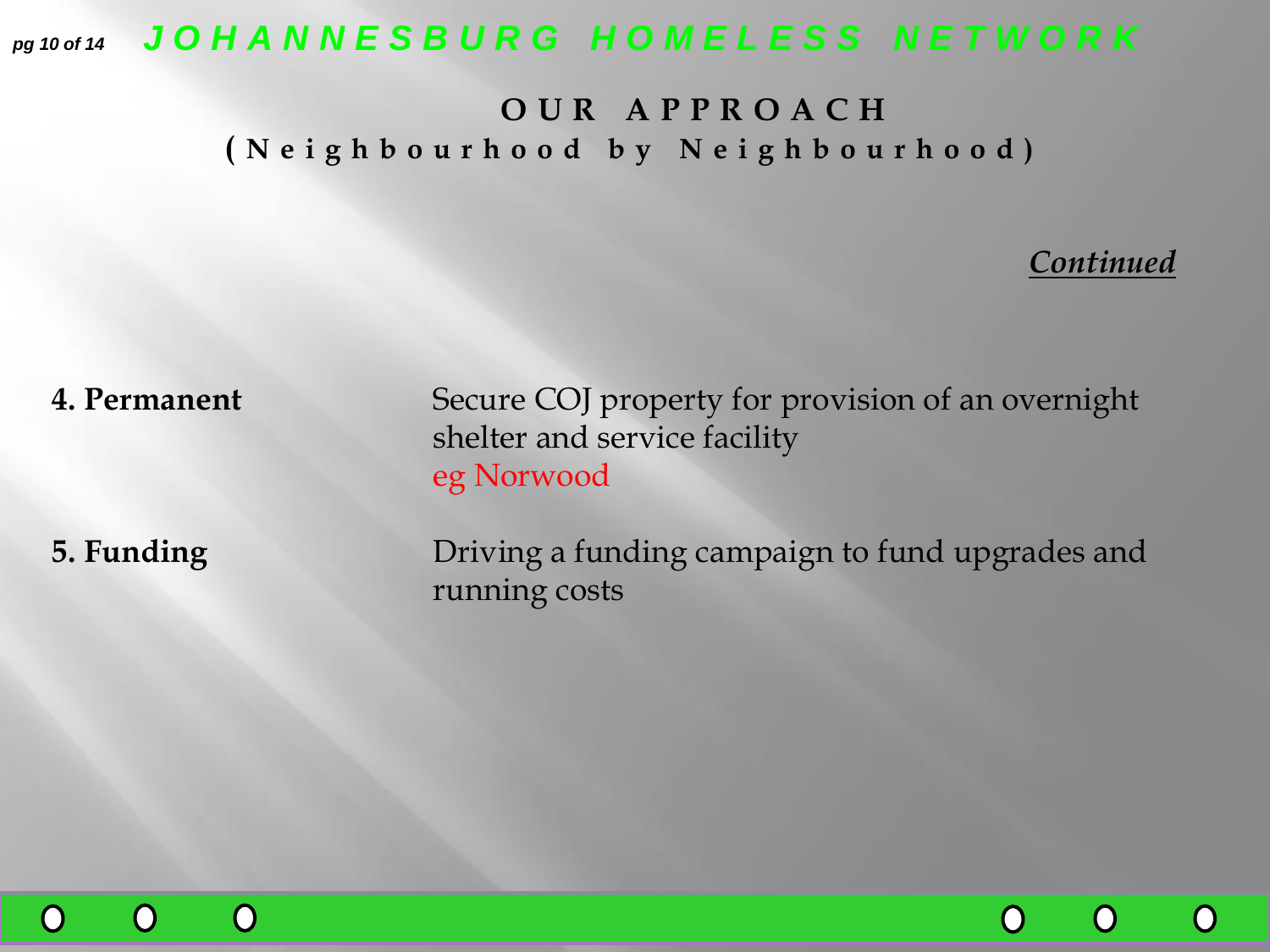### *pg 11 of 14 J O H A N N E S B U R G H O M E L E S S N E T W O R K*

#### **W H A T W E N E E D F R O M T H E C o J & J I C P**

- **1. Partnership** MOU with COJ, JICP and JHN to commit to partnering to increase services
	- Quarterly progress meeting

- **2. Policy review**  Review of COJ current Homeless Policy. SD has approached WITS.
	- Easing of administrative process to contract NGO's to deliver services
	- Lowering entry requirements to overnight shelters and social work services



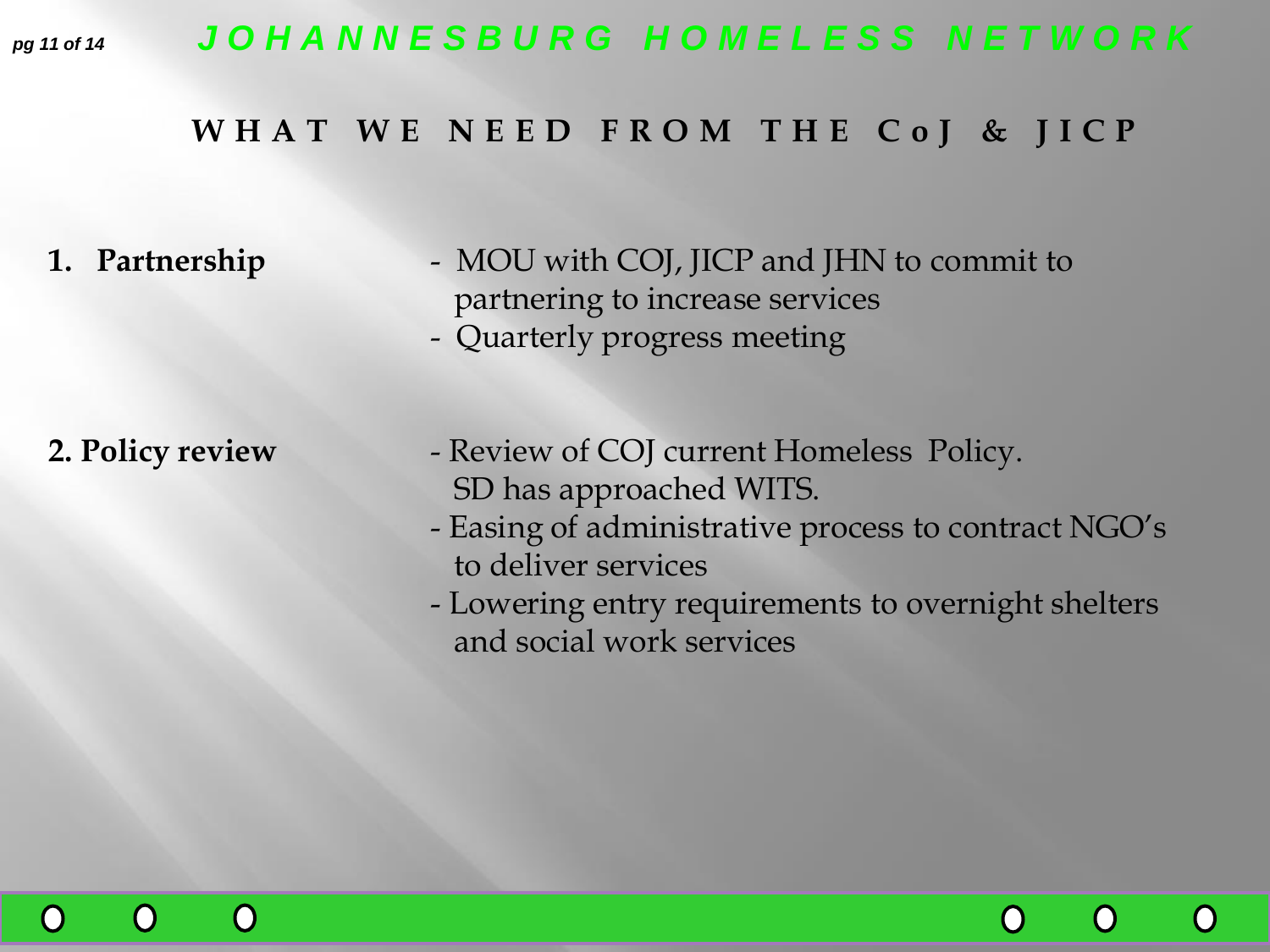# *pg 12 of 14 J O H A N N E S B U R G H O M E L E S S N E T W O R K* **W H A T W E N E E D F R O M T H E C o J & J I C P**

#### *Continued*

 $\left(\right)$ 

 $\left(\ \right)$ 

 $\left(\right)$ 

- **3. New facilities**  Use COJ office buildings to include over night shelters and service centres
	- Challenging our Private Property Owners to lease their unused buildings to NGO's to manage facilities.

- **4. Funding**  Capital funding will be required to build strategically placed shelters around the City.
	- An increased COJ budget commitment to Social Development.

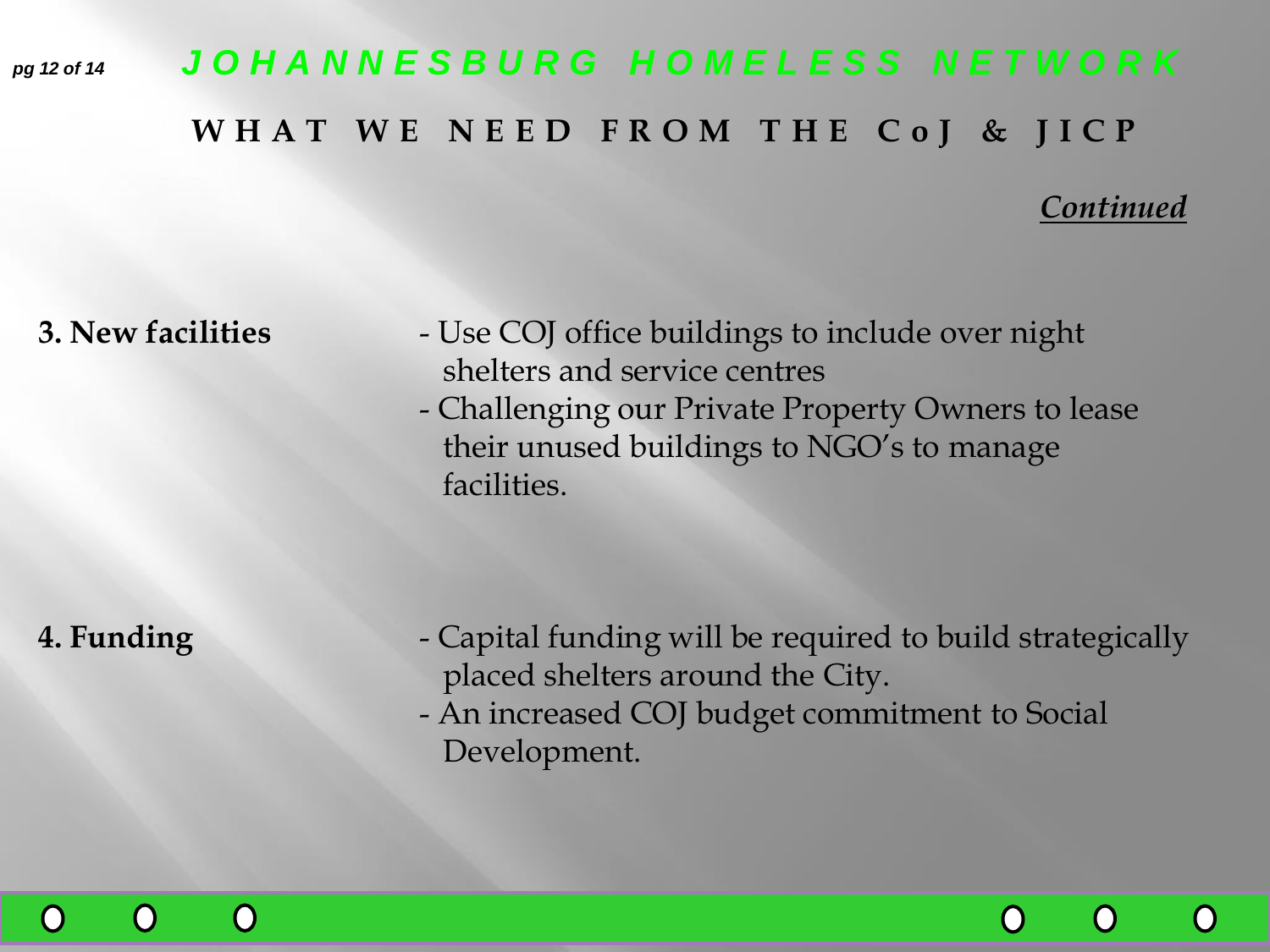*pg 13 of 14 J O H A N N E S B U R G H O M E L E S S N E T W O R K*



 $\bigcap$ 

O

 $\overline{O}$ 

# · PROBLEM

# · PARTMERSHIP



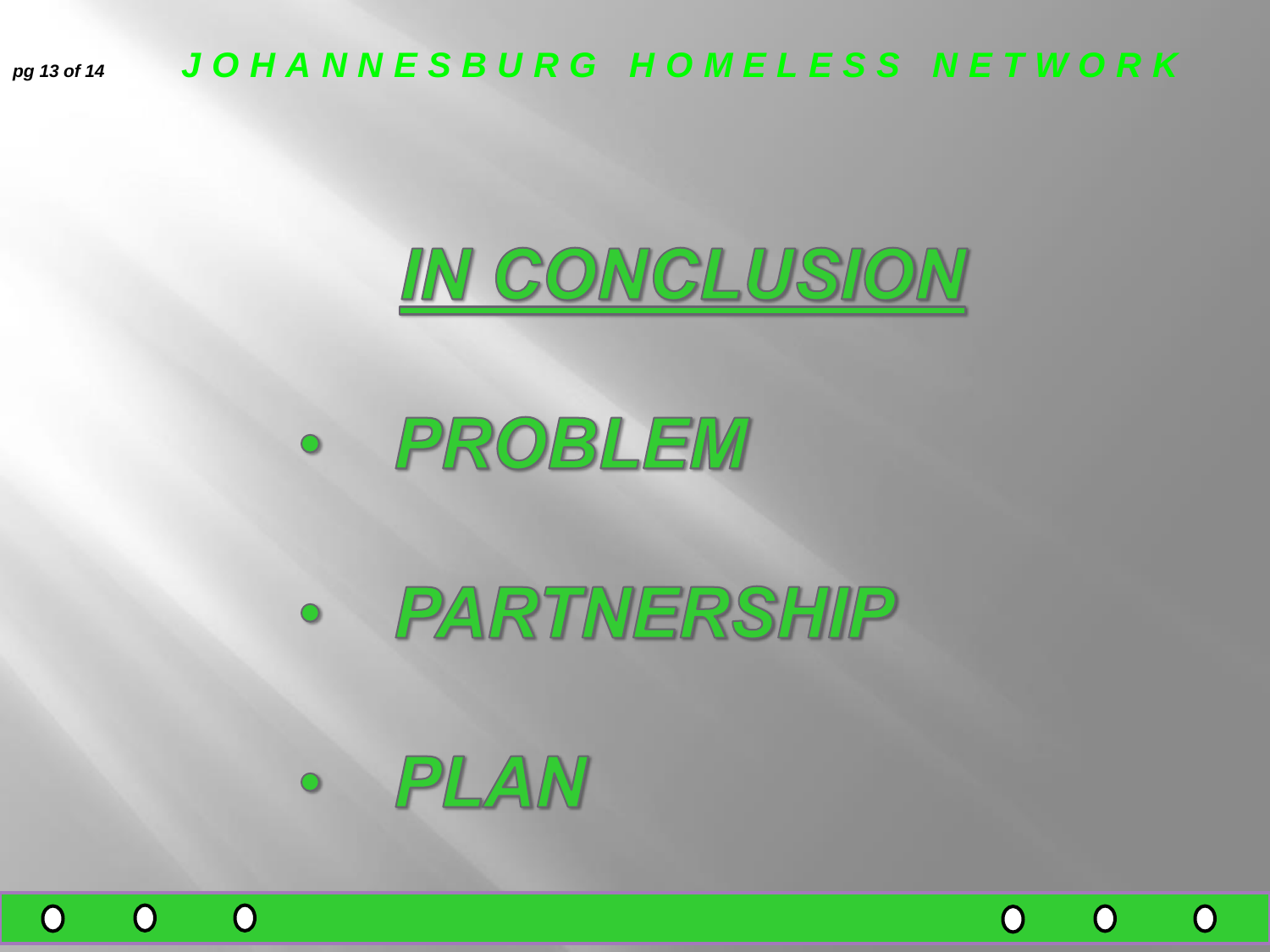*pg 14 of 14 J O H A N N E S B U R G H O M E L E S S N E T W O R K*

## THANK YOU!